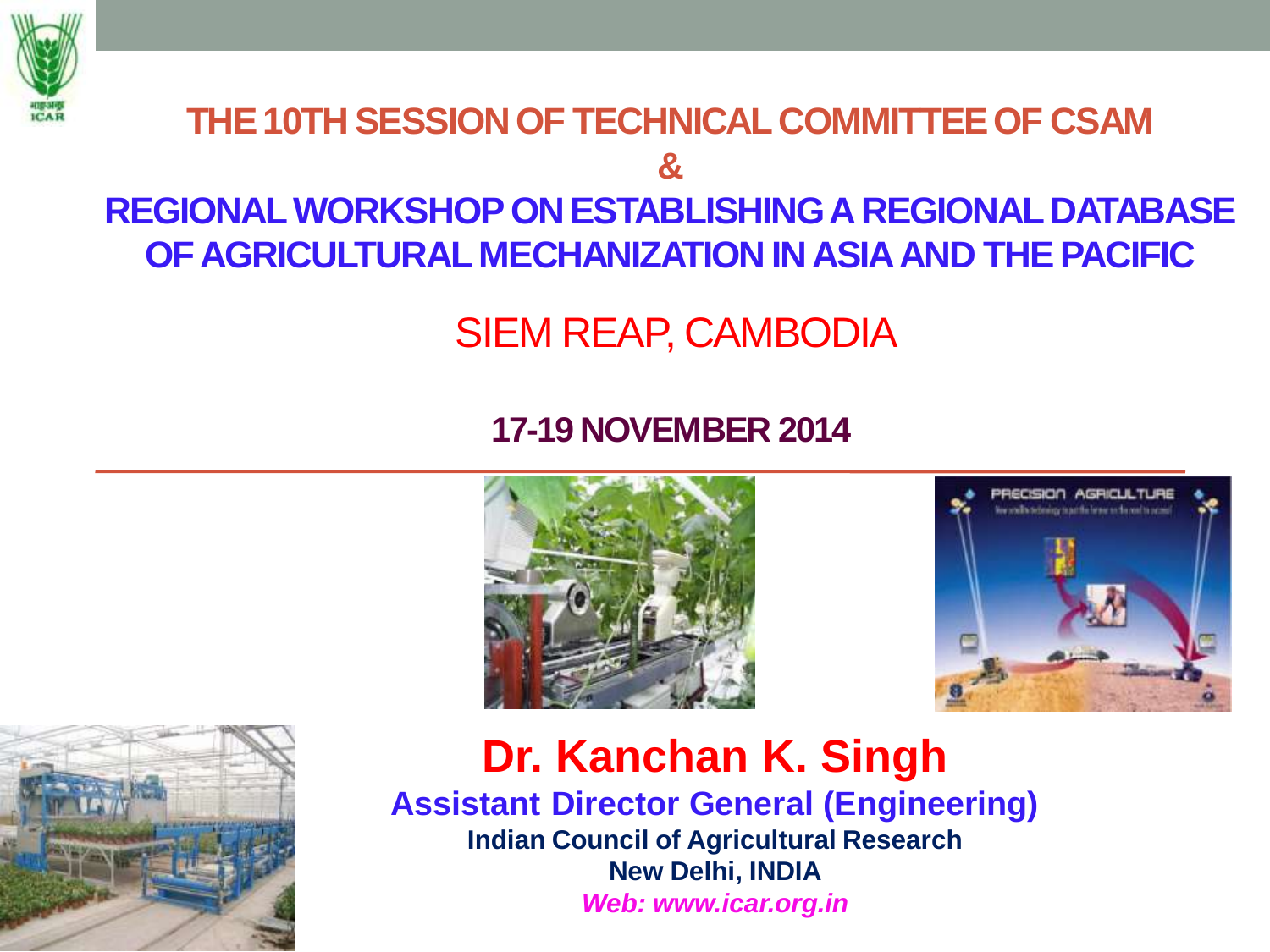# **Overview of the Statistics System for Agricultural Mechanization in India**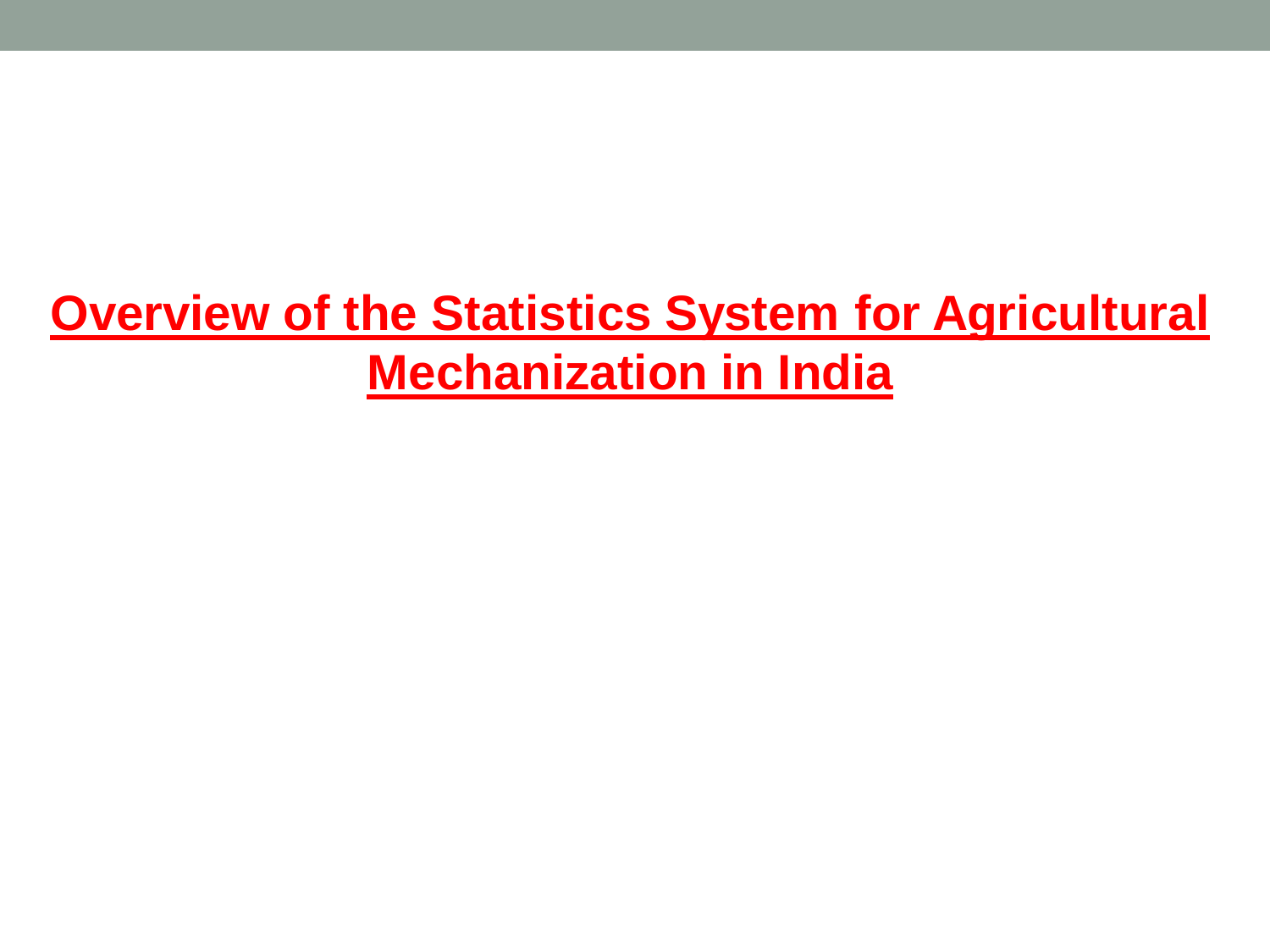## a) Responsible agency

 $\sqrt{N}$  agency is responsible for statistics related to agricultural mechanization in India.

 $\checkmark$  Efforts are being made under the Indian Council of Agricultural Research, New Delhi through:

- Central Institute of Agricultural Engineering, Bhopal
- Indian Agricultural Statistics Research Institute, New Delhi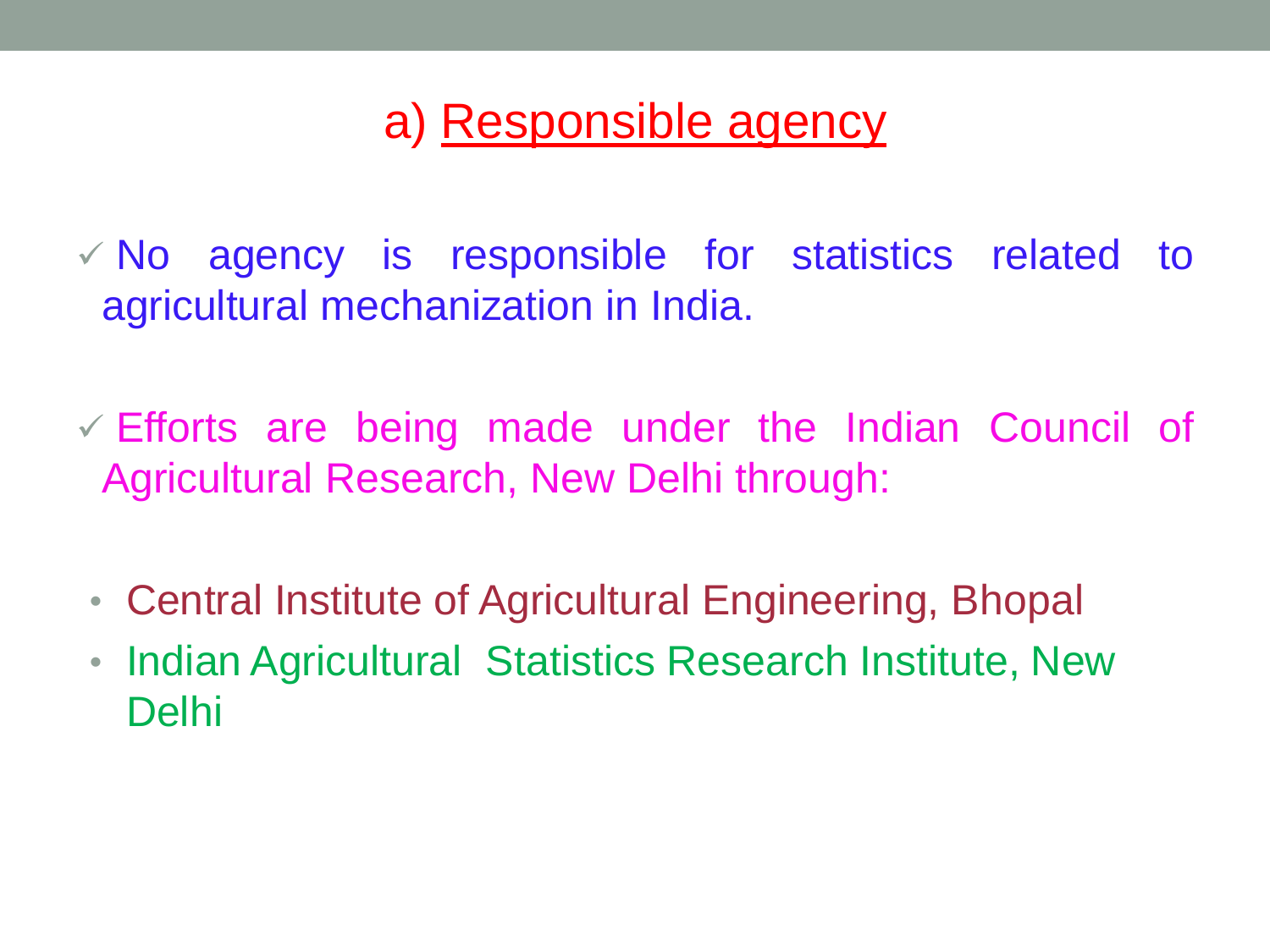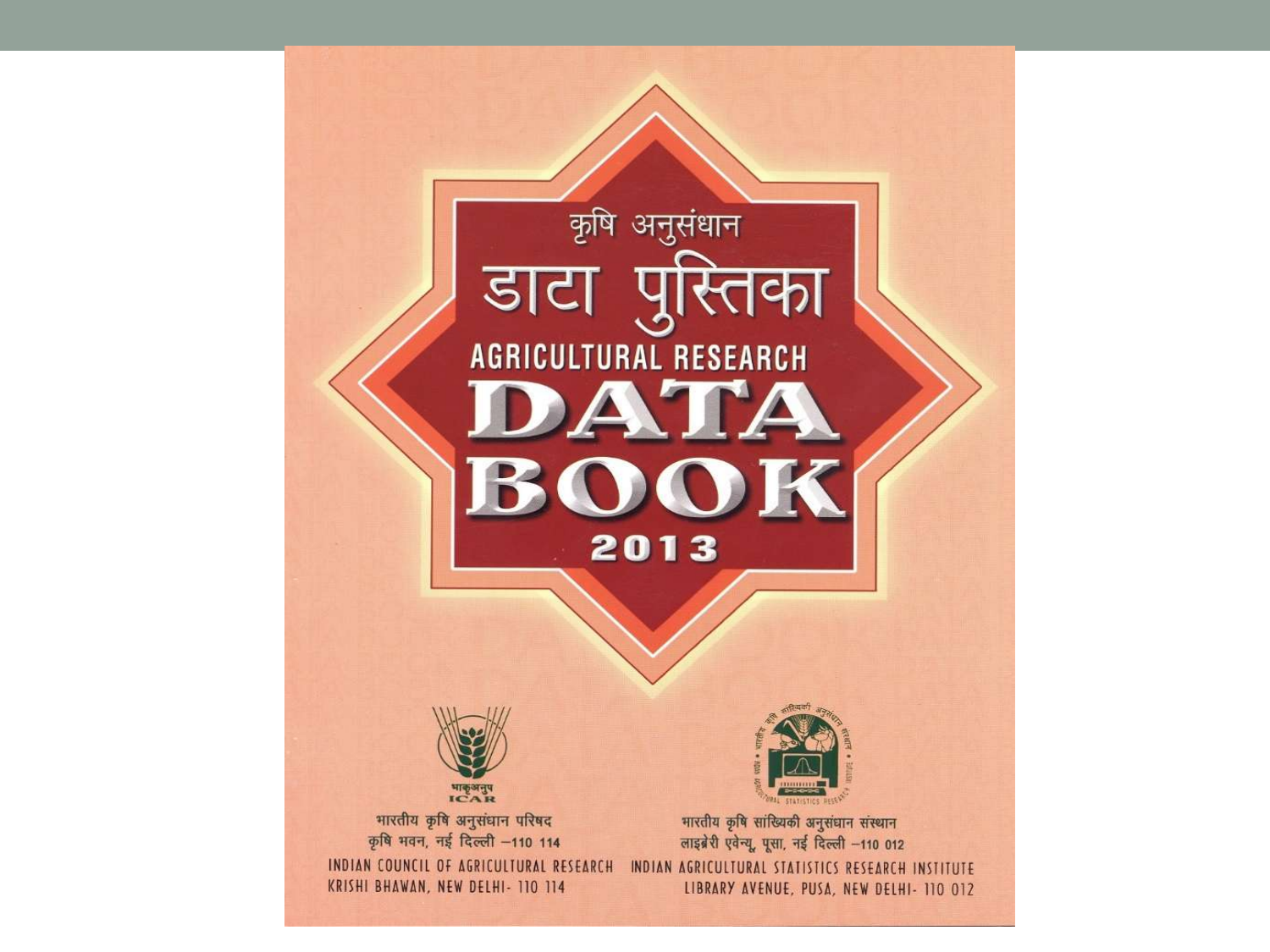|      | $HJ-VI$                                                                              | <b>SECTION-VI</b>                                                                                      | 189-218 |
|------|--------------------------------------------------------------------------------------|--------------------------------------------------------------------------------------------------------|---------|
|      | कृषि अभियांत्रिकी एवं उत्पाद<br>प्रबंधन                                              | <b>AGRICULTURAL</b><br><b>ENGINEERING AND PRODUCE</b><br><b>MANAGEMENT</b>                             |         |
| 6.1  | चनी हई संशोधित फार्म यंत्र एवं<br>मशीनरी                                             | Improved selected farm Implements<br>and machines                                                      | 191-200 |
| 6.2  | भारत में फार्म मशीजरी उद्योगों की<br>रिश्चति                                         | Status of farm machinery industries in<br>India                                                        | 201     |
| 6.3. | भारत में कृषि अभियांत्रिकी की रिशति                                                  | Agricultural engineering inputs status<br>in India                                                     | 201     |
| 6.4  | भारत में टेक्टरों का उत्पादन एवं बिक्री                                              | Production and sale of tractors in<br>India                                                            | 202     |
| 6.5  | भारत में अश्व शक्तिवार ट्रेक्टरों का<br>उत्पादन                                      | Horse power-wise tractor production<br>in India                                                        | 203     |
| 6.6  | राज्यवार ट्रेक्टरों की वार्षिक बिकी                                                  | State-wise annual sale of tractors                                                                     | 204-205 |
| 6.7  | भारत में शक्ति सोत्रों की संख्या एवं<br>उनकी शक्ति की उपलब्धता                       | Population of power sources and their<br>power availability in India                                   | 206     |
| 6.8  | विभिन्न श्रेणी के ट्रेक्टरों का उत्पादन<br>एवं बिकी करने वाली कम्पनियों की<br>संख्या | Number of tractor manufacturing<br>companies, production and sale of<br>different category of tractors | 207     |
| 6.9  | सिंचाई पम्पौ की संख्या में वृद्धि की<br>प्रवृत्ति                                    | Trend in growth of number of<br>irrigation pumps                                                       | 207     |
| 6.10 | भारत में पम्प सेटों का शक्तिकरण एव<br>वृद्धि की प्रवृत्ति                            | Trend in growth of number of pump<br>sets energized in India                                           | 207     |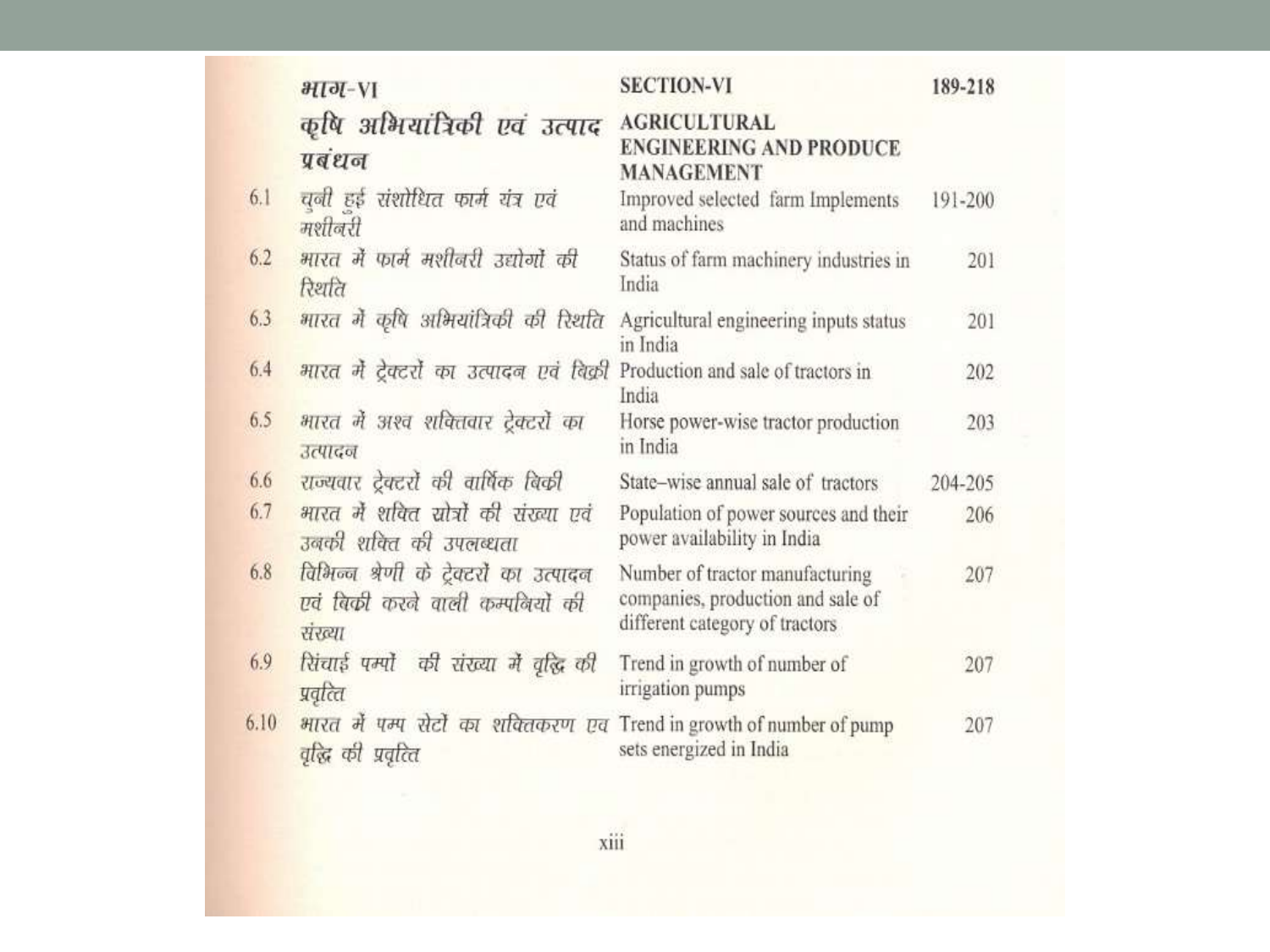| तालिका शीर्षक<br>Table |                                                                                                           | Title                                                                                                         | <b>V</b> 65<br>सं राया<br>Page No. |
|------------------------|-----------------------------------------------------------------------------------------------------------|---------------------------------------------------------------------------------------------------------------|------------------------------------|
| 6.11                   | विभिन्न फसली में परम्परागत एवं ड्रिप<br>सिंचाई पद्धतियौ में जल उपयोग की<br>तलगा                           | Comparison of water use in traditional<br>and drip irrigation systems for<br>different crops                  | 208                                |
| 6.12                   | चर्यांबत खाद्य जिंसों के पोषक तत्व एवं<br>पोषण जल की उत्पादकता                                            | Nutrient content and nutritional water<br>productivity of selected food<br>commodities                        | 208                                |
| 6.13                   | भारत में खाद्य संसाधन मशीनरी की<br>अनमानित संख्या                                                         | Estimated number of food processing<br>machinery in India                                                     | 209                                |
| 6.14                   | पंजीकृत प्रसंस्करण इकाइयो की<br>सेक्टर-बार संख्या                                                         | Sector-wise number of registered<br>processing units                                                          | 210                                |
| 6.15                   | एक्सपैलर द्वारा १०० कि.ग्रा. तिलहनी<br>से विशिष्ट तैलीय तत्व एवं तेल का<br>निष्कासन                       | Typical oil content and extraction of<br>oil from 100 kg of oilseeds by expeller                              | 210                                |
| 6.16                   | भारत में सेक्टरवार ठण्डे भंडारण का<br>वितरण (31.12.2009 तक)                                               | Sector-wise distribution of cold<br>storages in India (As on 31.12.2009)                                      | 211-212                            |
| 6.17                   | भारत में राज्यवार लाख का संसाधन                                                                           | State-wise processing of lac in India                                                                         | 213                                |
| 6.18                   | भारत में कृषि के लिए उपलब्ध कल<br>शक्ति में विभिन्न शक्ति सोतों के<br>योगदान का प्रतिशत                   | Percentage contribution of different<br>power sources to total power<br>availability for agriculture in India | 213                                |
| 6.19                   | कछ मरन्य फसलों में उर्जा प्रयोग एवं<br>उनी उत्पादकता                                                      | Energy use and energy productivity of<br>some major crops                                                     | 213                                |
| 6.20                   | भारत में उर्जा के नवीकृत स्त्रोतों से<br>उपलब्ध पावर                                                      | Power from renewable sources of<br>energy in India                                                            | 214                                |
| 6.21                   | भारत में राज्यवार बंदग्रिड / विकेन्द्रीय<br>ववीकृत उर्जा प्रणाली/साधव<br>$(30.11.2008 \text{ d}\text{D})$ | State-wise off-grid/decentralized<br>renewable energy system/devices in<br>India (as on 30.11.2008)           | 215-216                            |
| 6.22(a)                | भारतीय कृषि मे श्रेणीवार दर्घटनाओं<br>का वितरण                                                            | Category-wise distribution of<br>accidents in Indian agriculture                                              | 217                                |
| 6.22(b)                | सोतवार फार्म मशीनरी दर्घटनाओं का<br>वितरण                                                                 | Source -wise distribution of farm<br>machinery accidents                                                      | 217                                |
| 6.23                   | भारत में कृषि कभी के चले हए<br>मानवमिति एवं शक्ति आंकडे                                                   | Selected anthropometric and strength<br>data of Indian agricultural workers                                   | 218                                |
|                        |                                                                                                           |                                                                                                               | ------                             |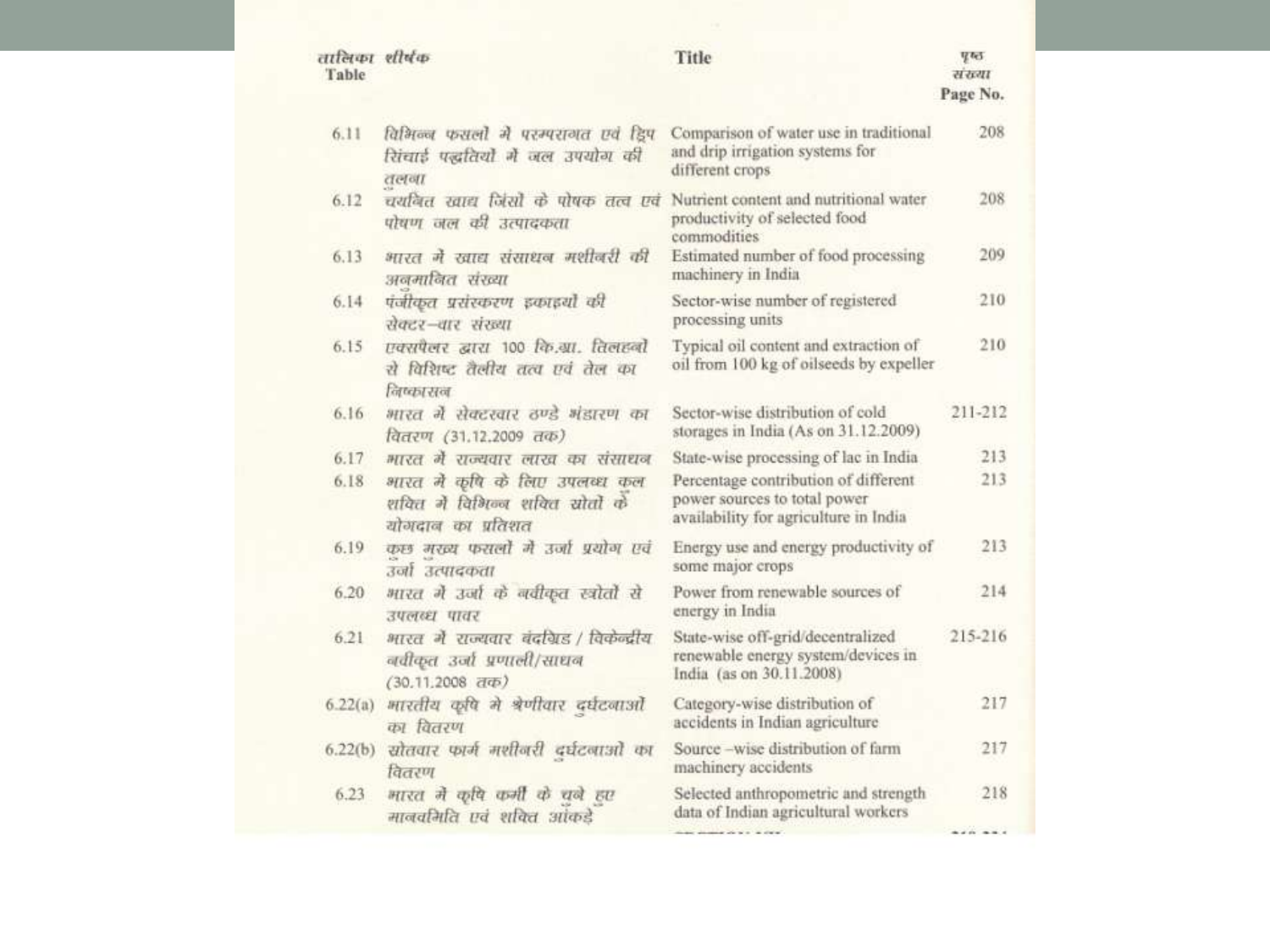#### **ANTHROPOMETRIC AND STRENGTH DATA OF INDIAN AGRICULTURAL WORKERS FOR FARM EQUIPMENT DESIGN**





**Central Institute of Agricultural Engineering Bhopal, India**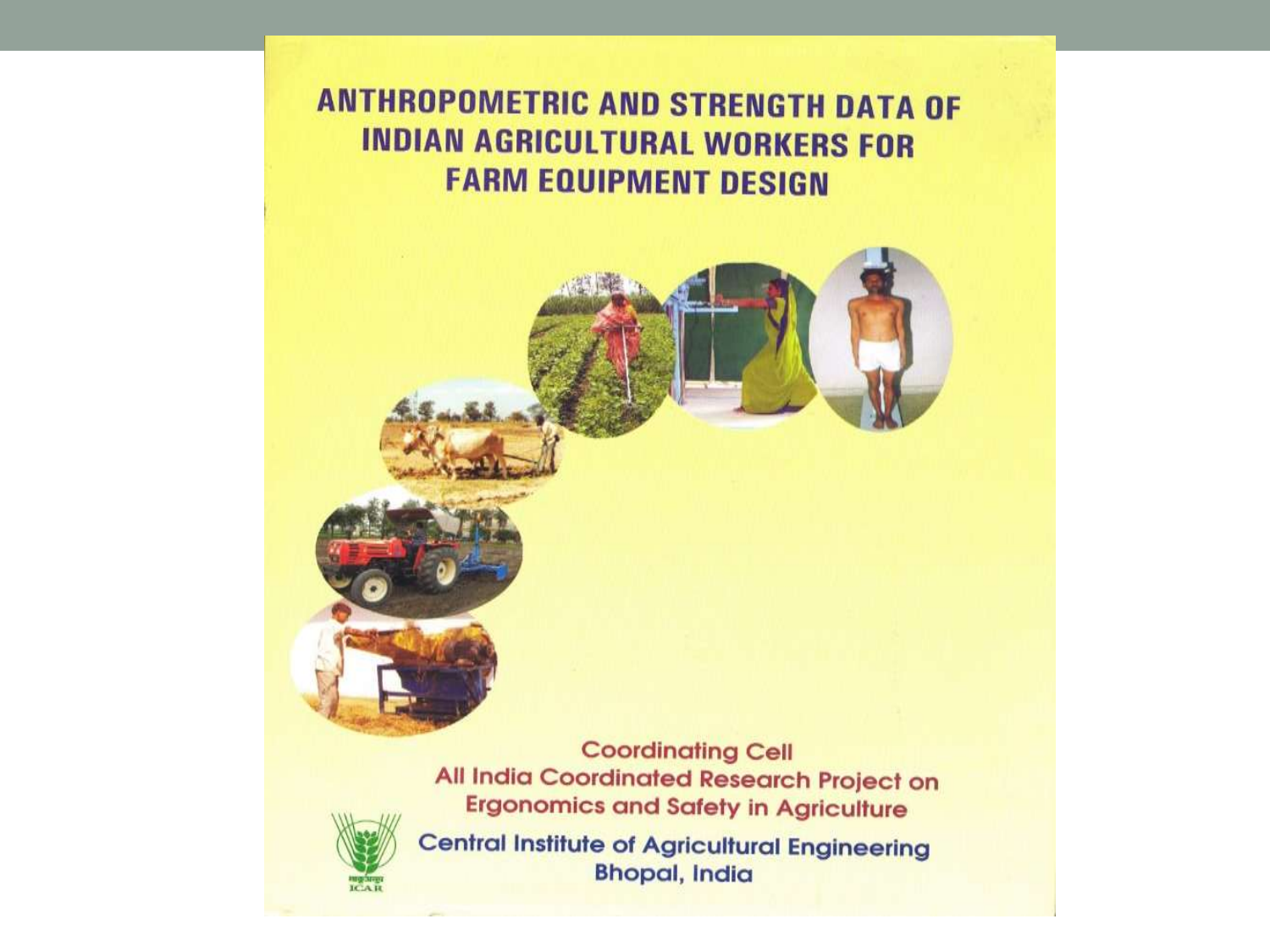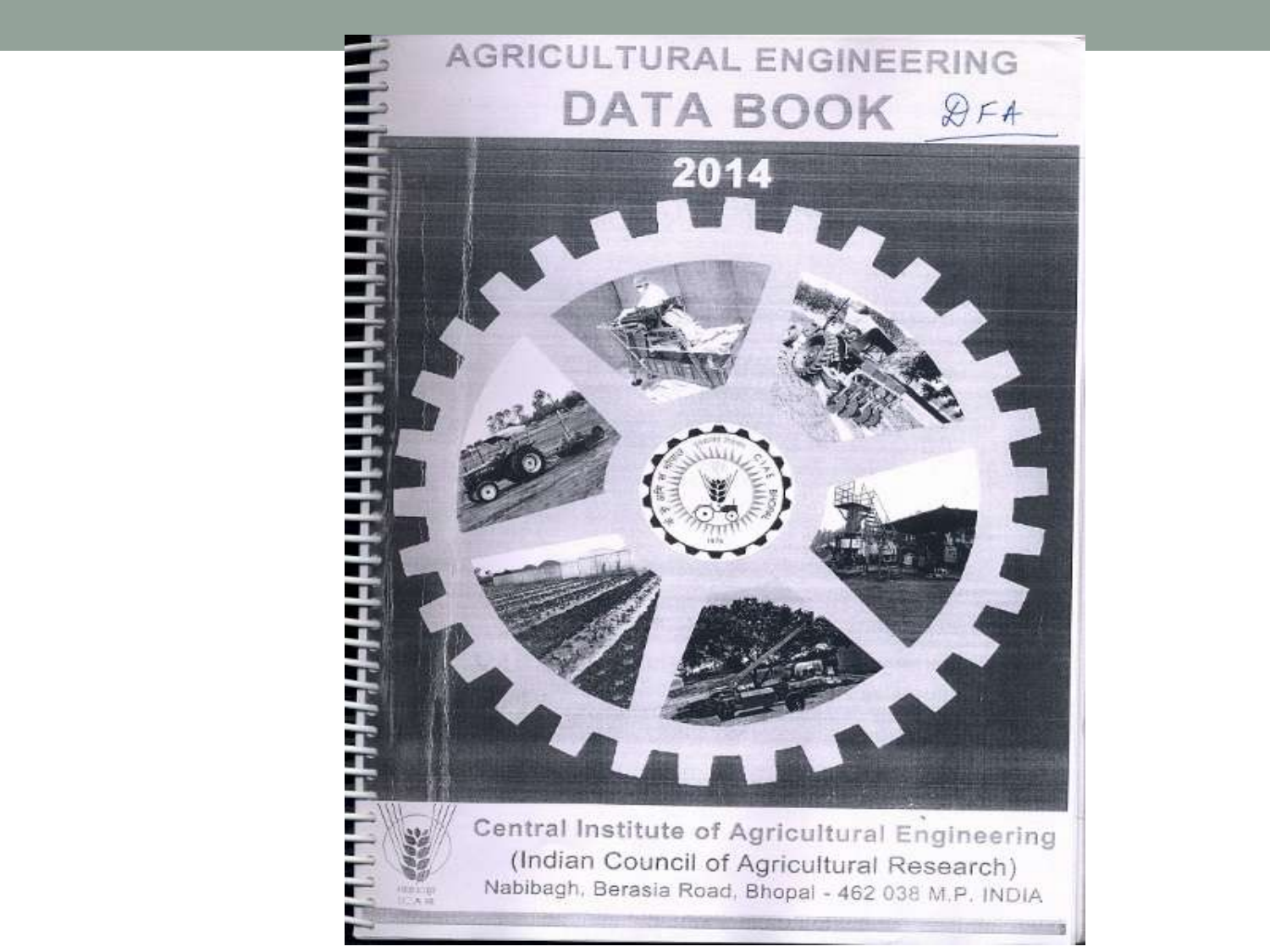b) Channels, ways and frequency to collect, report and disseminate the agricultural mechanization statistics

 $\checkmark$  The information on data related to tractors and power tillers in India are compiled periodically by Tractor Manufacturers Association and Power Tiller Manufacturer Association.

 $\checkmark$  There is no systematic data collection system for use of farm machinery in Indian agriculture.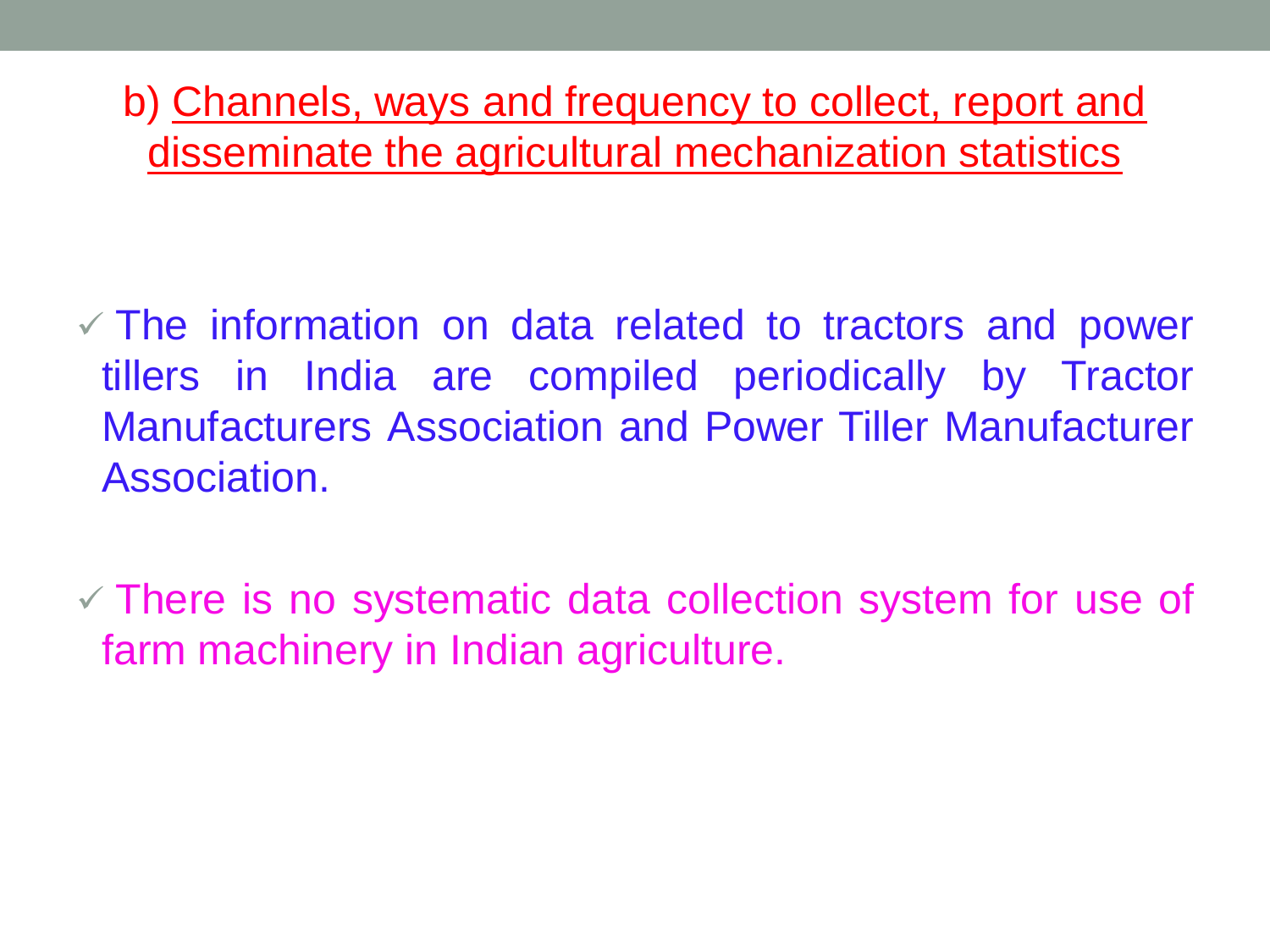c) Quantity and quality of agricultural mechanization statistics

 $\sqrt{2}$  The quantity and quality of collected data about tractor and power tillers is reliable.

 $\checkmark$  The information about region specific agricultural mechanization is collected by State Agricultural Universities and data are not regularly collected and monitored.

d) Does agricultural census cover component of agricultural mechanization?

 $\sqrt{N}$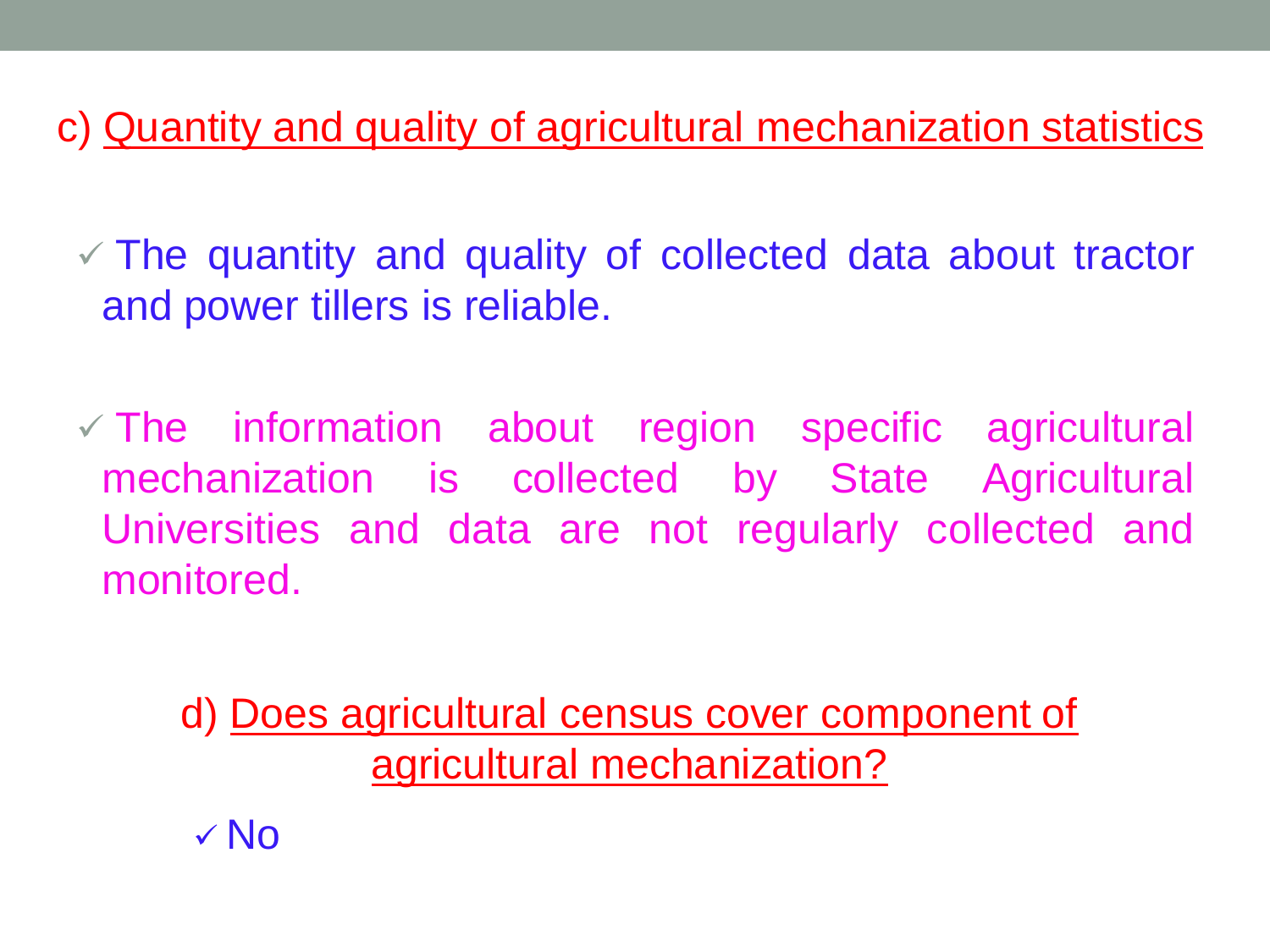

a) What are the challenges and constraints for the statistics collection and management?

 $\checkmark$  Large number of farm tools, equipment and machinery are produced in unorganized sector.

b) What are the minimum data and statistics requirements of agricultural mechanization in your country?

 There is no minimum statistics requirement of agricultural mechanization in India except for tractors and power tillers.

 $\checkmark$  For other machinery, it varies from case to case basis.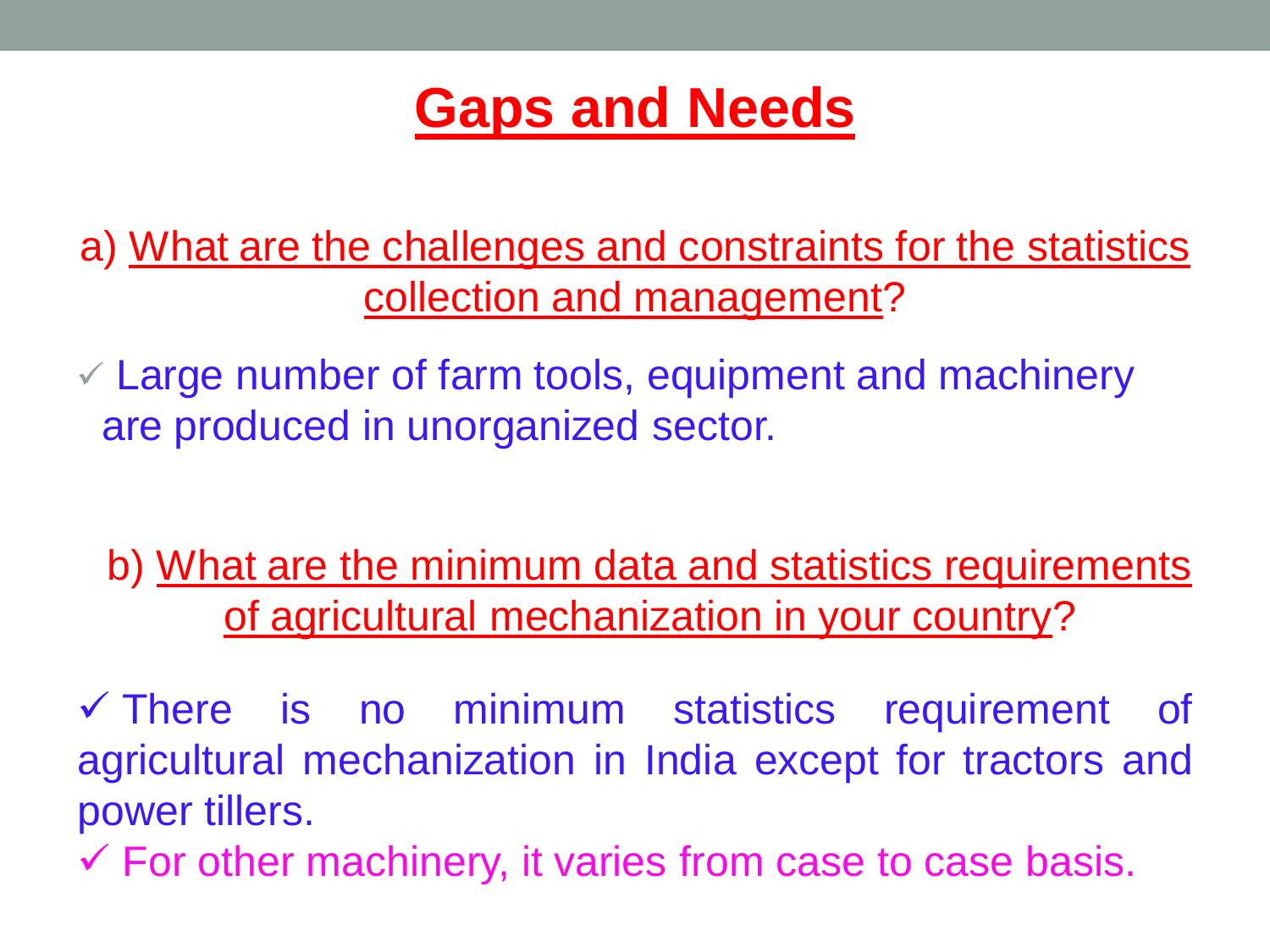**Solutions and Suggestions**  (Both State and Regional Perspective)

# a) How to improve the current statistics collection and management?

 $\checkmark$  The statistics collection and management related to agricultural mechanization in India should form part of Agricultural Census and information should be collected by trained manpower periodically.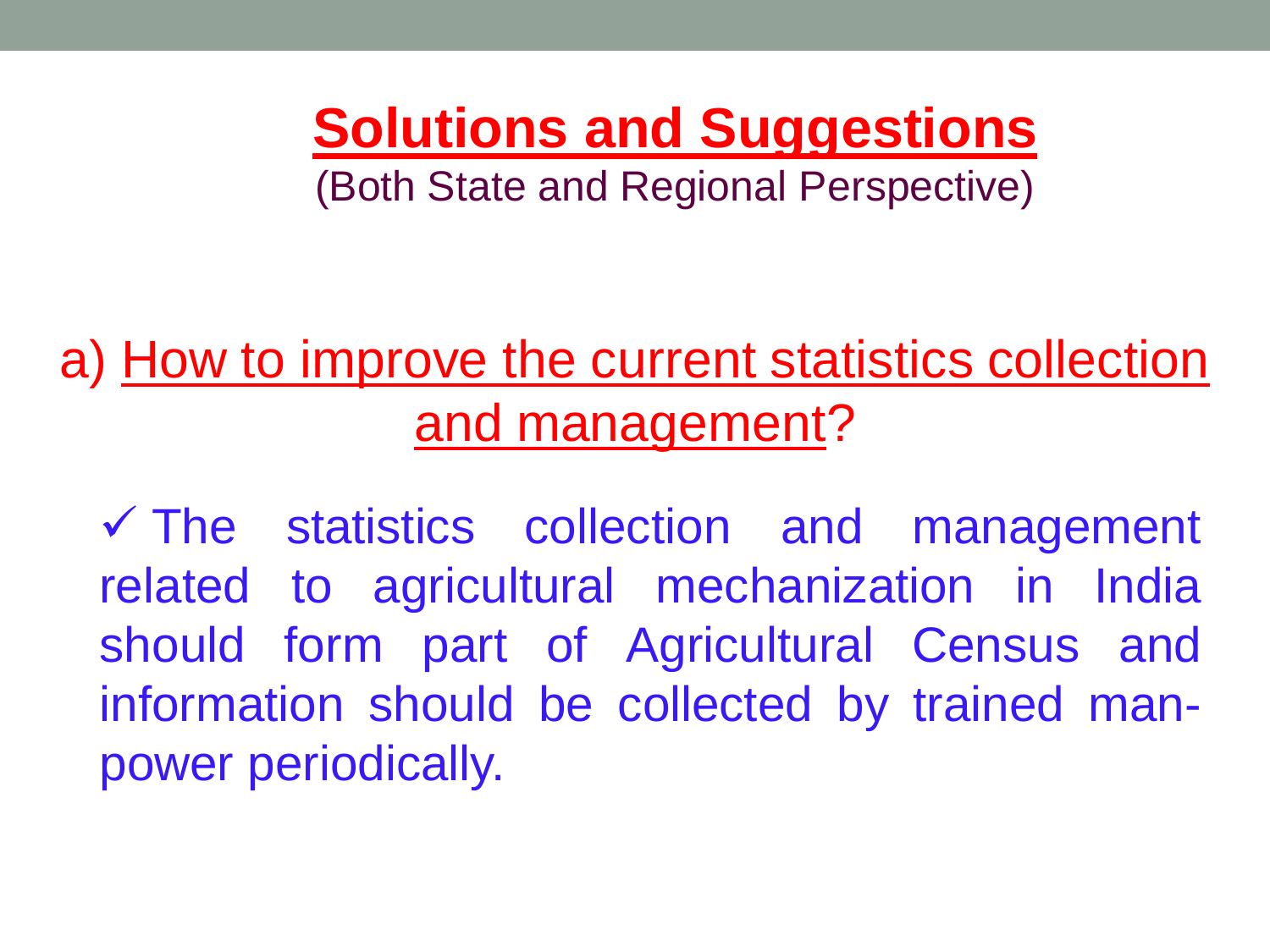b) Needs and feasibility of establishing a regional database of agricultural mechanization in Asia and the Pacific

 $\checkmark$  The database of mechanization will be the yardstick for researchers and policy makers in the region for formulating long term agricultural mechanization policy.

 $\checkmark$  The strategic location of India favors the need for establishment of regional database of agricultural mechanization in Asia and the Pacific which will be instrumental in strengthening quality database in neighboring countries of this region.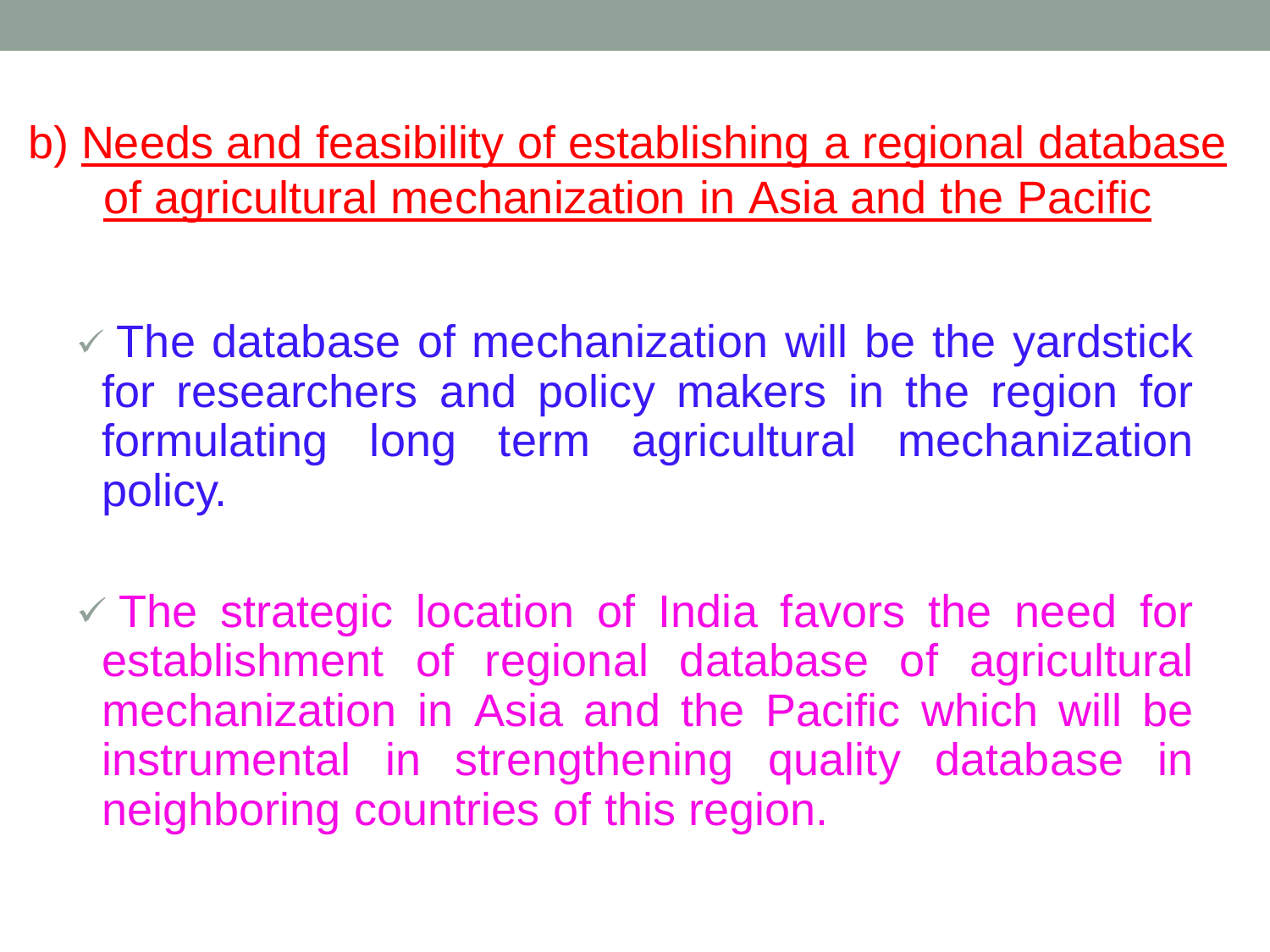c) How you could contribute to the proposed regional database of agricultural mechanization?

 $\vee$  India may coordinate among member countries in lead role for quality data collection and compilation of data base following uniform format.